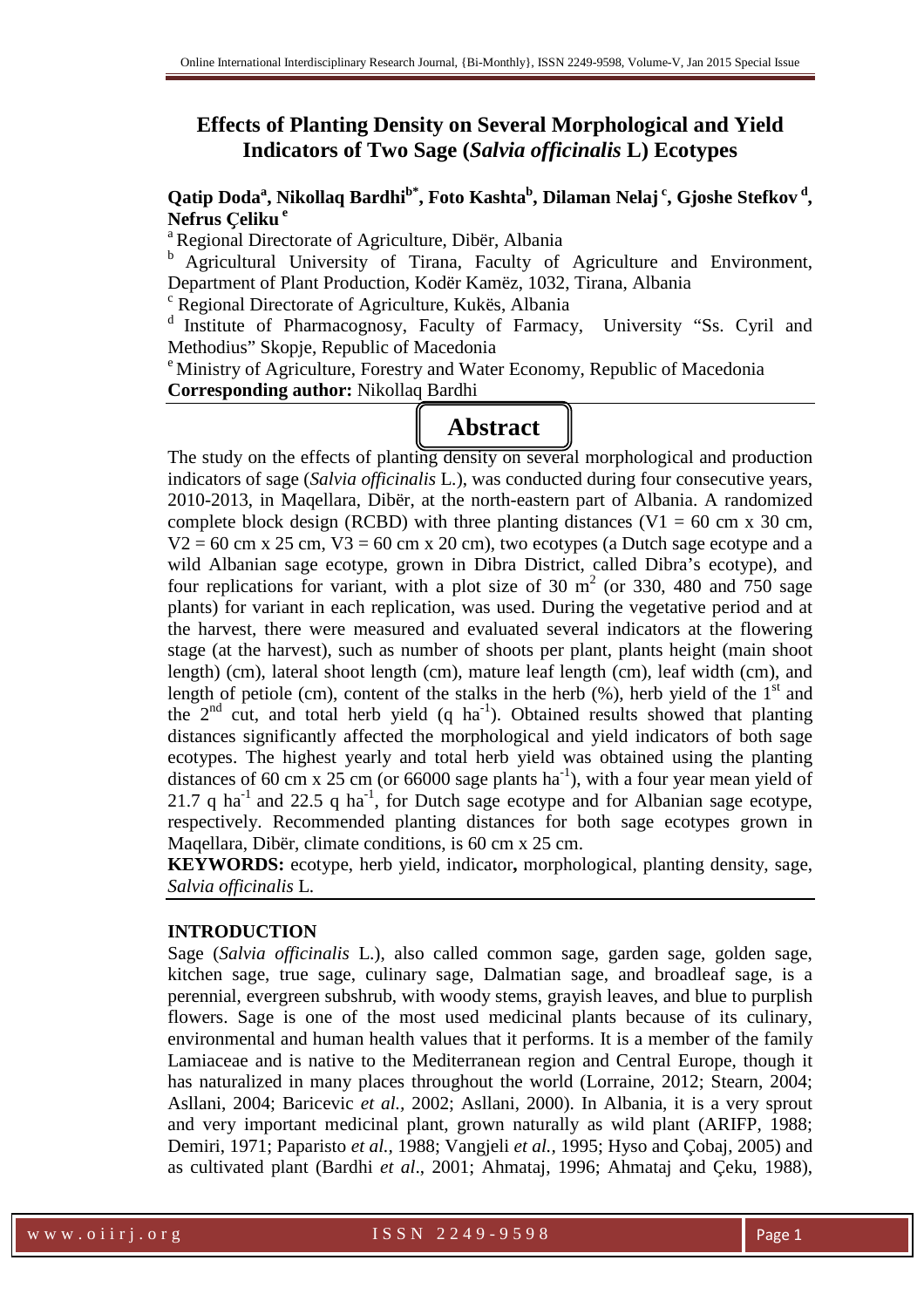recently, with a high importance for the Albanian export and economy (Plaku *et al.,* 2014; WBA, 2002; Marko and Dishnica, 2002). Sage curative values are known since at the Antiquity, when for it was written a hymn: "O *Salvia* (sage), saviour of the advisory nature" (Bardhi, 2013). It has a long history of medicinal and culinary use, and in modern times as an ornamental garden plant. *Salvia officinalis* was described by Carl Linnaeus in 1753. It has been grown for centuries in the Old World for its food and healing properties, and was often described in old herbals for the many miraculous properties attributed to it (Papadhopulli, 1987; Ndoja, 2001). *Salvia officinalis* L cultivars are quite variable in size, leaf and flower colour, and foliage pattern, with many variegated leaf types (Bardhi, 2013; Haska *et al.,* 2005; Clebsch and Barner, 2003). *Salvia officinalis* has been used since ancient times for warding off evil, snakebites, increasing women's fertility, and more. Theophrastus wrote about two different sages, a wild undershrub he called *sphakos*, and a similar cultivated plant he called *elelisphakos*. Pliny the Elder said the latter plant was called *salvia* by the Romans, and used as a diuretic, a local anaesthetic for the skin, a styptic, and for other uses. Strabo described it in his poem "*Hortulus"* as having a sweet scent and being useful for many human ailments - he went back to the Greek root for the name and called it *lelifagus* (Kinziotis, 2000). The plant had a high reputation throughout the Middle Ages, with many sayings referring to its healing properties and value. It was sometimes called *Salvia salvatrix* (sage the saviour), and was one of the ingredients of Four Thieves Vinegar, a blend of herbs which was supposed to ward off the plague. Dioscorides, Pliny, and Gallen all recommended sage as a diuretic, homeostatic, emmenagogue, and tonic (Kinziotis, 2000). Common sage is grown in parts of Europe for distillation of an essential oil, though other species, such as *Salvia fruticosa* may also be harvested and distilled with it. It appears in many European cuisines, notably Italian, Balkan (Asllani, 2002) and Middle Eastern cookery. In British and American cooking, it is traditionally served as sage and onion stuffing, an accompaniment to roast turkey or chicken at Christmas or Thanksgiving Day. In the traditional Austrian medicine *Salvia officinalis* herb has been used internally (as tea or directly chewed) for treatment of disorders of the respiratory tract, mouth, gastrointestinal tract, and skin (Vogl *et al.,* 2013). *Salvia* and "sage" are derived from the Latin *salvere* (to save), referring to the healing properties long attributed to the various *Salvia* species (Kokalari *et al.,* 2007; Kinziotis, 2000). It has been recommended at one time or another for virtually every ailment by various herbals. Modern evidence shows possible uses as an anti-sweating agent, antibiotic, antifungal, astringent, antispasmosdic, estrogenic, hypoglycemic, and, and tonic. The strongest active constituents of sage are within its essential oil, which contains cineole, borneol, and thujone. Sage leaf contains 32 very important chemical ingredients, such as tannic acid, oleic acid, ursonic acid, ursolic acid, cornsole, corsolic acid, fumaric acid, chlorogenic acid, caffeic acid, niacin, nicotinamide, flavones, flavonoid glycosides, and estrogenic substances (Bardhi 2008; Haska *et al.,* 2005; Radanović *et al*., 2000). Investigations have taken place into using sage as a treatment for hyperlipidaemia and Alzheimer's disease patients (Akhondzadeh *et al.,* 2003; Dos Santos-Neto *et al.,* 2006; Perry *et al.,* 2007).

Sage is being a very important medicinal plant in Albania, which is going to occupy a huge cultivation area in the recent coming years, especially in hilly and mountainous areas (Kutrolli, 2010; Gjoni, 2009; Bardhi *et al*., 2001). Because of the worldwide growing market demands for its products (herbage and essential oils), there is a need of the increase of sage production, using natural sources, as well as through cultivation, maintaining its natural physical, chemical and biochemical characteristics.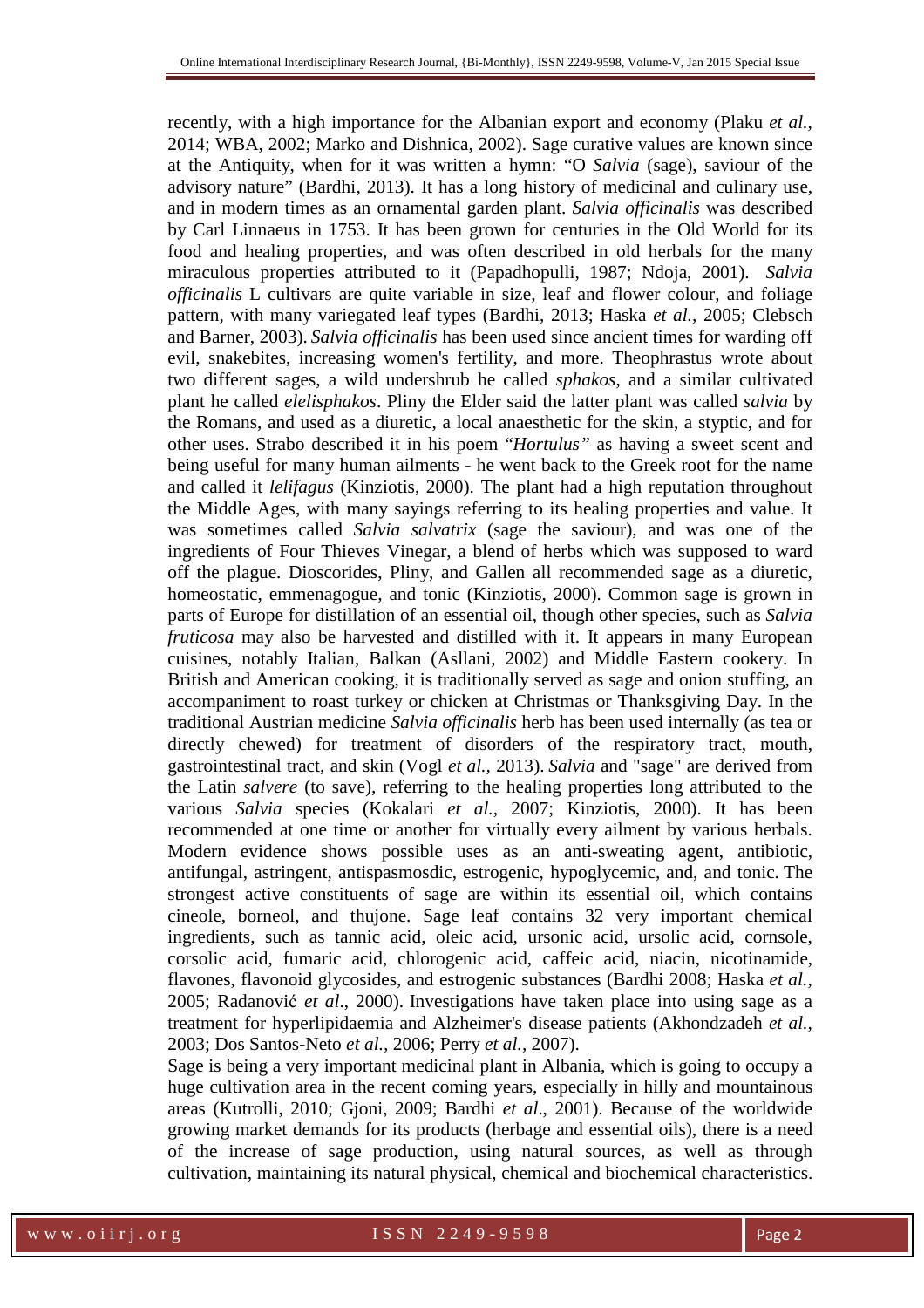Each country has to find the most appropriate cultivation technology in specific areas of the country. Several authors in different countries have shown that the plant growth, number of shoots per plant, flower and total herbage mass, essential oil content and composition, etc, depend on cultivation technology practices (Kumar *et al.*, 2013; Radanović *et al*., 2000; Piccaglia *et al*., 1997). Seedling production techniques, limestone soil treatment (Doda *et al.*, 2014), shading and planting density (Kumar *et al.*, 2013), root or foliar fertilization (Geneva *et al.*, 2010), significantly affected the herbage yield, essential oil content and composition, and other sage production indicators. Determination of the most appropriate planting density constitutes a key factor of the cultivation technology. The aim of the study was to find the most appropriate planting density for the wild Albanian sage ecotype and Dutch ecotype under Maqellara, Dibër, climate conditions.

#### **MATERIAL AND METHODS**

*Experimental design.* The study on the "Effects of planting density on several morphological and yield indicators of two sage (*Salvia officinalis* L) ecotypes", was conducted during four consecutive years, 2010-2013, in a land under the ownership of Qatip Doda, in Maqellara, Dibër, at the north-eastern part of Albania. A randomized complete block design (RCBD) with three different planting densities  $[V1 = 60 \text{ cm x}]$ 30 cm (5.5 sage plants per m<sup>2</sup>),  $V2 = 60$  cm x 25 cm (6.6 sage plants per m<sup>2</sup>), and V3  $= 60$  cm x 20 cm (8.3 sage plants per m<sup>2</sup>]; two ecotypes, a Dutch sage ecotype and a wild Albanian sage ecotype, grown in Dibra District, called Dibra's ecotype; and four replications, with a plot size of 30  $m<sup>2</sup>$  (10 m x 3 m) or 330, 480 and 750 sage plants for variant in each replication, was used (Table 1).

|                 | Planting  |                | Number                | Number     | Number                | Number    |
|-----------------|-----------|----------------|-----------------------|------------|-----------------------|-----------|
| Sage<br>ecotype | distances | Variants       | of rows               | of plants  | of plants             | of plants |
|                 | (cm)      |                | variant <sup>-1</sup> | $row^{-1}$ | variant <sup>-1</sup> | $ha^{-1}$ |
|                 | 60 x 30   | V1             | 10                    | 33         | 330                   | 55 000    |
| Dutch           | 60 x 25   | V <sub>2</sub> | 12                    | 40         | 480                   | 66 000    |
| ecotype         | 60 x 20   | V <sub>3</sub> | 15                    | 50         | 750                   | 83 000    |
| Albanian        | 60 x 30   | V1             | 10                    | 33         | 330                   | 55 000    |
| (Dibra's)       | 60 x 25   | V <sub>2</sub> | 12                    | 40         | 480                   | 66 000    |
| ecotype         | 60 x 20   | V3             | 15                    | 50         | 750                   | 83 000    |

**Table 1.** Experimental data design for one replication

The plot was situated in a hilly land with a sloping gradient of 10-15%. The total experiment size was  $960 \text{ m}^2$ . The experimental plot was surrounded from a protection area of 1.2 m, planted with sage as well.

*Plant material*. For planting, there were used prepared seedlings from a Dutch sage ecotype and an Albanian sage ecotype, grown naturally in Dibra District, called Dibra's sage ecotype. Seedlings' planting was carried out on  $5<sup>th</sup>$  April 2010. First year was applied only one mowing, while during the other three consecutive years, there were applied two mowing, at the full blooming stage. During the first year there was applied one cut, on September 10, 2010, while during the other consecutive years, there were applied two cuts, at the full flowering stage, corresponding on June 5-15 and September 5-15, each year.

*Measurements and observations.* At the both harvest times (June and September of each year of the study), there were measured, counted and evaluated mean values for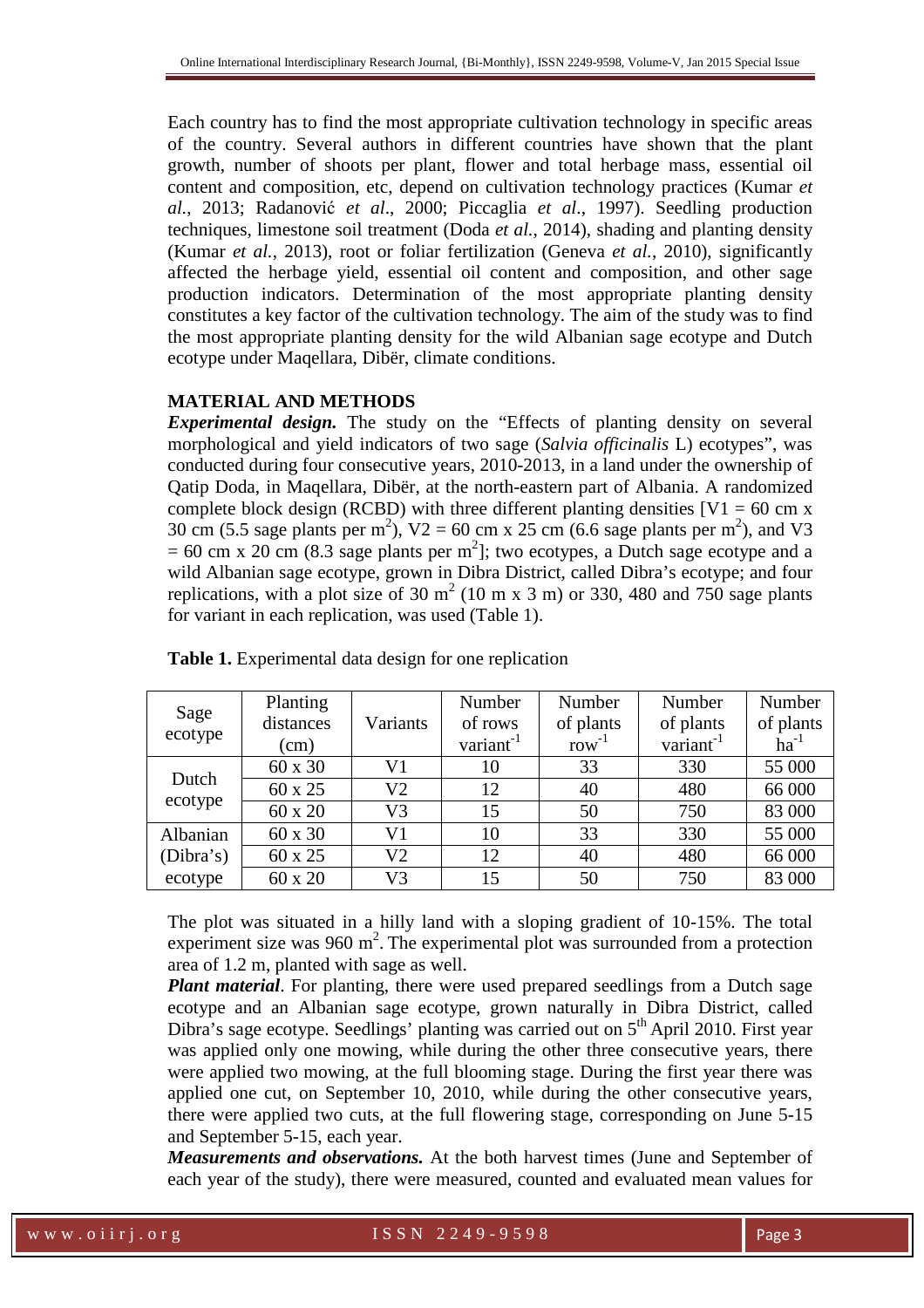several morphological and yield indicators, such as: plants height (main shoot length) (cm), number of shoots per plant, lateral shoot length (cm), mature leaf length (cm), mature leaf width (cm), mature length of petiole (cm), content of the stalks in the herb (%), and herb yield of the 1<sup>st</sup> cut and  $2<sup>nd</sup>$  cut, and the total herb yield (q ha<sup>-1</sup>).

Measurements for plant height, leaf length, leaf width and petiole, and counting for the number of shoots per plant and the number of leaves per shoot, were carried out in a representative sample of 10 sage plants for each variant on each replication, which were labelled with unmoved plastic labels during the study period. Measured data were recorded, analyzed and were calculated yearly and overall mean values.

*Statistical analyses.* The obtained data were subject of ANOVA: Two-Factor Without Replication (0.05 and 0.01) (Papakroni, 2001).

#### **RESULTS AND DISCUSSION**

*Effect of planting distances on morphological (vegetative) indicators of two sage ecotypes: Dutch and Dibra's ecotype.* The obtained data showed that the use of different planting densities significantly affected the main morphological indicators of both sage ecotypes. Behavior of both ecotypes followed almost the same pattern during cultivation, but the Albanian wild sage ecotype seems to be more vigorous and more productive than the Dutch ecotype.

*Plants height (main shoot length)* (*cm*) was measured in 10 sage plants for each variant in each replication. The obtained data showed that planting density significantly affected the main shoot length of both sage ecotypes at the harvest (flowering stage) since the first year. Observed results showed a significant raise during the second and the third year of cultivation for all variants and a significant decrease for the fourth year. The highest mean value of plants height (cm) was measured for the largest planting distances (60 cm x 30 cm) during the third year (93.25 cm), and the four years mean of plants height, as well (87.5 cm). Obtained data were significantly different for planting distances and years, for both probability levels (95% and 99%) (Table 2).

**Table 2.** Plants height (cm) of two *Salvia officinalis* L ecotypes (Dutch and Albanian ecotypes), according to different planting densities and different years of cultivation (mean values) (\*\* significant at  $p \le 0.01$  and \* significant at  $p \le 0.05$ ).

| Sage ecotype       | Variants                             | 2010         | 2011          | 2012  | 2013  | Mean     |
|--------------------|--------------------------------------|--------------|---------------|-------|-------|----------|
|                    | 60 cm x 30 cm                        | 73.5         | 76.5          | 83.75 | 70.25 | $76.0**$ |
| Dutch ecotype      | $60 \text{ cm} \times 25 \text{ cm}$ | 79           | 79.7          | 88.5  | 70.25 | 79.4 **  |
|                    | 60 cm x 20 cm                        | 84.25        | 83.25         | 92.5  | 74.5  | $83.6**$ |
|                    | $F_{accounted}$                      | $F_{crit}$ * | $F_{crit}$ ** |       |       |          |
| Planting distances | 41.167                               | 4.459        | 8.649         |       |       |          |
| Years              | 58.467                               | 3.838        | 7.006         |       |       |          |
| Albanian (Dibra's) | 60 cm x 30 cm                        | 80.75        | 81.25         | 83.25 | 75    | $80.1**$ |
|                    | 60 cm x 25 cm                        | 84.75        | 85.75         | 89.25 | 73.75 | $83.4**$ |
| ecotype            | 60 cm x 20 cm                        | 91.25        | 91.75         | 93.25 | 73.75 | $87.5**$ |
|                    | $F_{accounted}$                      | $F_{crit}$ * | $F_{crit}$ ** |       |       |          |
| Planting distances | 10.62                                | 4.459        | 8.649         |       |       |          |
| Years              | 14.31                                | 3.838        | 7.006         |       |       |          |

*Number of shoots per plant* was accounted for 10 sage plants for each variant in each replication. Planting density significantly affected the number of shoots per plant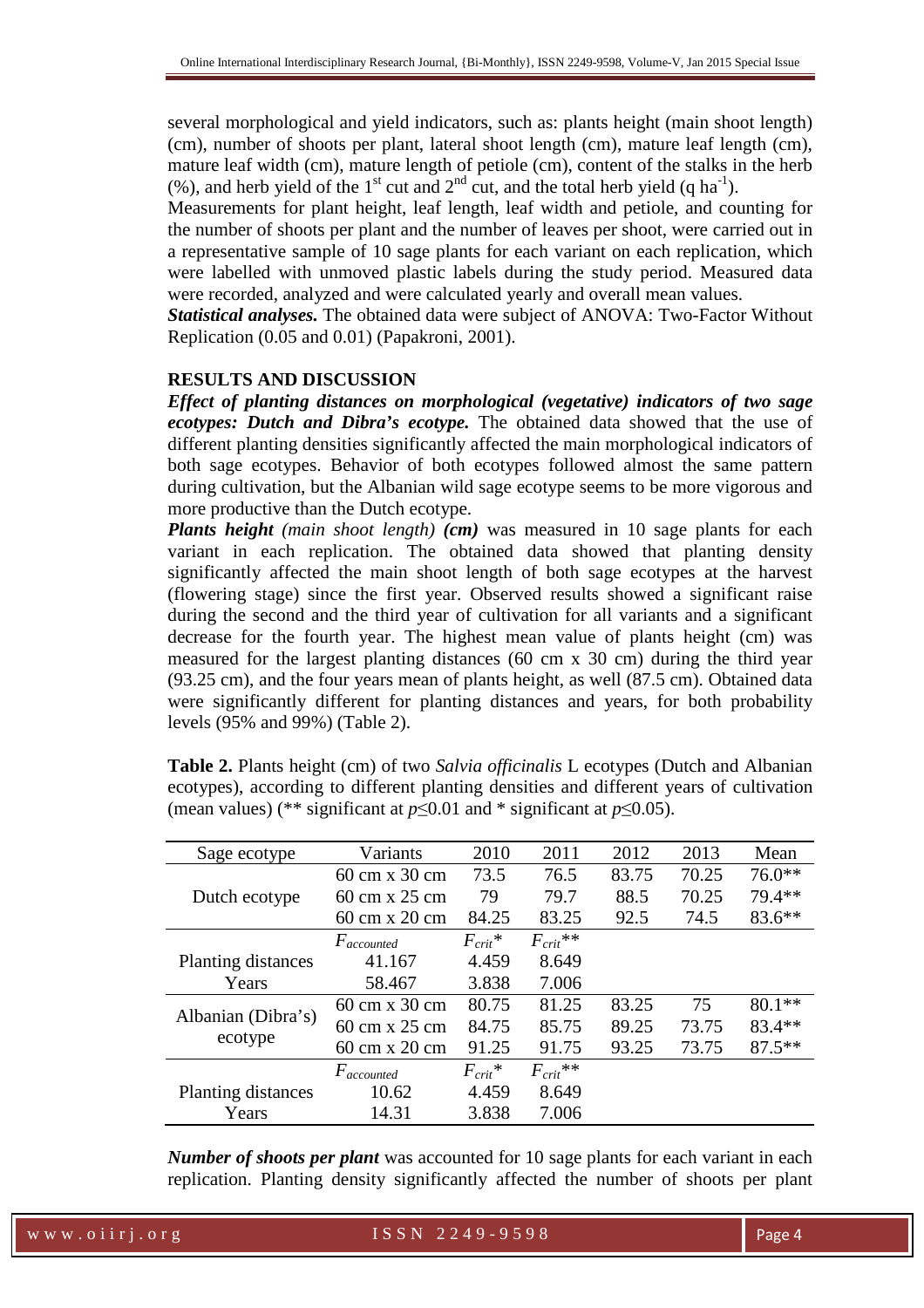since the first year. Number of shoots per plant was increased from the first to the third year of cultivation, and there was shown a significant decrease in the fourth year of cultivation for both ecotypes under study. The highest shoot number per plant was observed for the planting distances (60 cm x 30 cm) with a four year mean of 32.01 and 31.5 shoots per plant for Dutch sage ecotype and Albanian sage ecotype, respectively. Differences between variants (planting distances) were significant for both probability levels (95% and 99%) (Table 3).

**Table 3.** Number of shoots per plant of two *Salvia officinalis* L ecotypes (Dutch and Albanian ecotypes), according to different planting densities and different years of cultivation (mean values) (\*\* significant at  $p \le 0.01$  and \* significant at  $p \le 0.05$ ).

| Sage ecotype              | Variants        | 2010         | 2011          | 2012  | 2013  | Mean      |
|---------------------------|-----------------|--------------|---------------|-------|-------|-----------|
|                           | 60 cm x 30 cm   | 34           | 34            | 35    | 25.03 | $32.01**$ |
| Dutch ecotype             | 60 cm x 25 cm   | 30.75        | 30            | 32.25 | 23    | $29.0**$  |
|                           | 60 cm x 20 cm   | 28           | 28            | 29.25 | 21.25 | $26.6**$  |
| <b>ANOVA</b>              | $F_{accounted}$ | $F_{crit}$ * | $F_{crit}$ ** |       |       |           |
| Planting distances        | 131.837         | 4.459        | 8.649         |       |       |           |
| Years                     | 139.249         | 3.838        | 7.006         |       |       |           |
|                           | 60 cm x 30 cm   | 32.25        | 33.75         | 34.75 | 25.25 | $31.5***$ |
| Albanian (Dibra's)        | 60 cm x 25 cm   | 28.75        | 28.75         | 35.25 | 22    | 28.7**    |
| ecotype                   | 60 cm x 20 cm   | 27.25        | 27.25         | 36.3  | 19.5  | $27.6***$ |
| <b>ANOVA</b>              | $F_{accounted}$ | $F_{crit}$ * | $F_{crit}$ ** |       |       |           |
| <b>Planting distances</b> | 17.623          | 4.459        | 8.649         |       |       |           |
| Years                     | 24.508          | 3.838        | 7.006         |       |       |           |

*Lateral shoot length (cm).* Lateral shoot length is a very important yield indicator linked to herb yield and quality. Lateral shoot length was measured for 10 sage plants for each variant in each replication, taking 10 lateral shoots starting from the fourth node of the main shoot. The obtained data showed that planting distances significantly affected the lateral shoot length since the first year. For the Dutch sage ecotype, there were observed significant differences between variants (planting density) and between years for both probability levels (95% and 99%), while, for the Albanian sage ecotype, differences between variants were significant for probability level of 95%, but not significant between years for the same variant for both probability levels. The highest four years mean value of lateral shoot length (cm) was measured for the Albanian sage ecotype planted in distances 60 cm x 30 cm (13.9 cm), while the lowest value was measured for the Dutch sage ecotype planted in distances 60 cm x 20 cm (11.1 cm) (Table 4).

**Table 4.** Lateral shoot length (cm) of two *Salvia officinalis* L ecotypes (Dutch and Albanian ecotypes), according to different planting densities and different years of cultivation (mean values) (\*\* significant at *p*≤0.01 and \* significant at *p*≤0.05).

| Sage ecotype       | Variants        | 2010         | 2011          | 2012  | 2013  | Mean      |
|--------------------|-----------------|--------------|---------------|-------|-------|-----------|
|                    | 60 cm x 30 cm   | 13           | 12.8          | 13.95 | 11.62 | $12.84**$ |
| Dutch ecotype      | 60 cm x 25 cm   | 11.9         | 11.78         | 12.65 | 11.4  | $11.93**$ |
|                    | 60 cm x 20 cm   | 10.95        | 10.68         | 12.1  | 10.6  | 11 1**    |
| <b>ANOVA</b>       | $F_{accounted}$ | $F_{crit}$ * | $F_{crit}$ ** |       |       |           |
| Planting distances | 57.713          | 4.459        | 8.649         | 57.71 |       |           |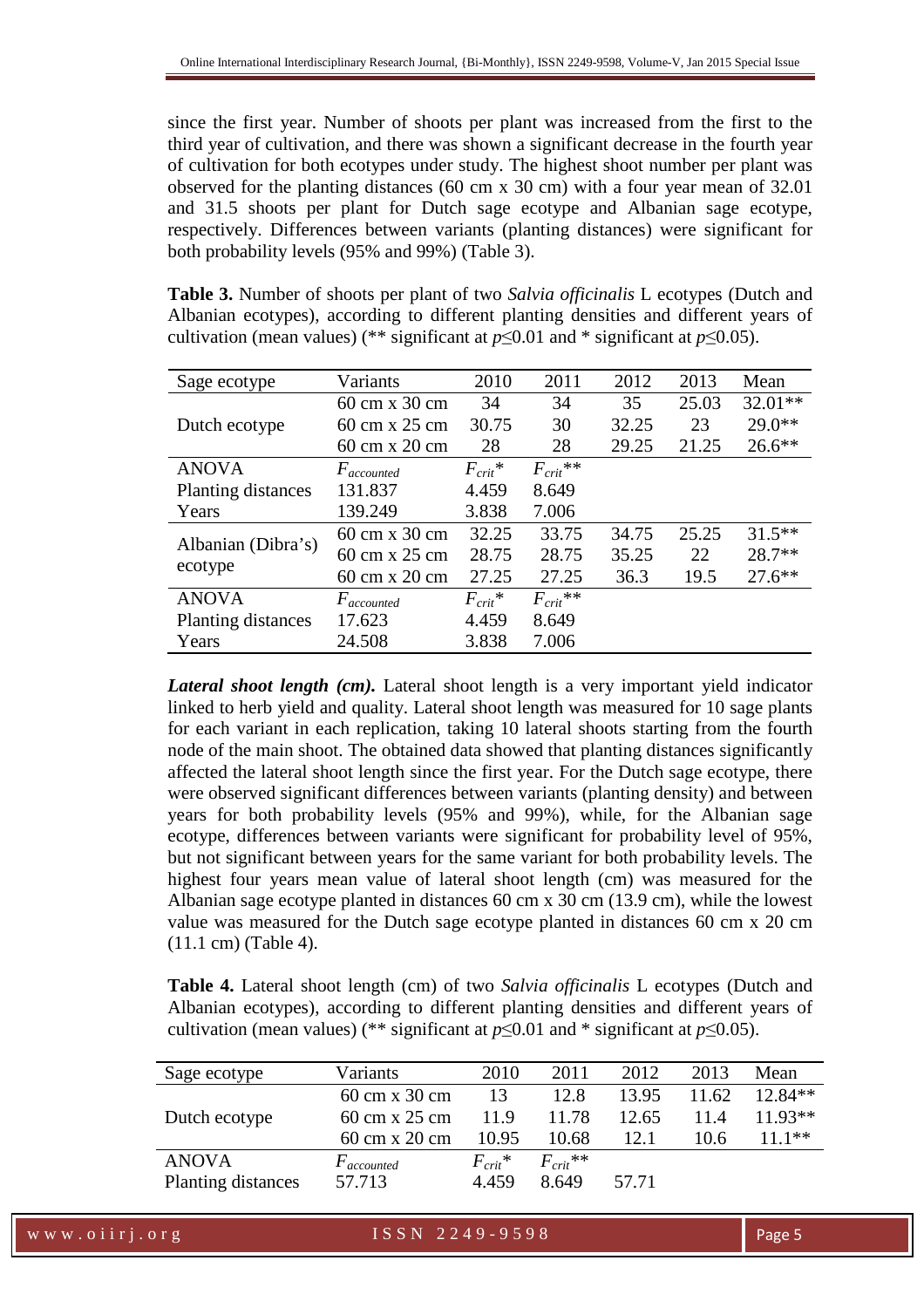| Years              | 16.69           | 3.838        | 7.006         | 16.69 |       |         |
|--------------------|-----------------|--------------|---------------|-------|-------|---------|
|                    | 60 cm x 30 cm   | 14.85        | 14.9          | 13.72 | 12.1  | $13.9*$ |
| Albanian (Dibra's) | 60 cm x 25 cm   | 13.83        | 13.7          | 13.7  | 13.57 | $13.7*$ |
| ecotype            | 60 cm x 20 cm   | 12.83        | 12.58         | 12.53 | 12.37 | $12.6*$ |
| <b>ANOVA</b>       | $F_{accounted}$ | $F_{crit}$ * | $F_{crit}$ ** |       |       |         |
| Planting distances | 7.078           | 4.459        | 8.649         |       |       |         |
| Years              | 1.73            | 3.838        | 7.006         |       |       |         |

*Number of leaves per shoot* was accounted from 10 lateral shoots for each of 10 sage plants in each variant in each replication. The Dutch sage ecotype, planted in distances 60 cm x 30 cm was shown to have the highest number of leaves per shoot (12.47). There were observed significant differences between variants (planting densities) and between years for both probability levels, for both sage ecotypes (Table 5).

**Table 5.** Number of leaves per shoot of two *Salvia officinalis* L ecotypes (Dutch and Albanian ecotypes), according to different planting densities and different years of cultivation (mean values) (\*\* significant at  $p \le 0.01$  and \* significant at  $p \le 0.05$ ).

| Sage ecotype       | Variants                             | 2010         | 2011          | 2012  | 2013  | Mean      |
|--------------------|--------------------------------------|--------------|---------------|-------|-------|-----------|
|                    | 60 cm x 30 cm                        | 13.78        | 13.2          | 13.03 | 10.5  | $12.63**$ |
| Dutch ecotype      | $60 \text{ cm} \times 25 \text{ cm}$ | 11.53        | 11.43         | 11.43 | 9.52  | $10.98**$ |
|                    | 60 cm x 20 cm                        | 10.48        | 10.48         | 10.5  | 9.17  | $10.2**$  |
| <b>ANOVA</b>       | $F_{accounted}$                      | $F_{crit}$ * | $F_{crit}$ ** |       |       |           |
| Planting distances | 59.662                               | 4.459        | 8.649         |       |       |           |
| Years              | 17.762                               | 3.838        | 7.006         |       |       |           |
|                    | 60 cm x 30 cm                        | 11.43        | 11.38         | 11.4  | 10.37 | $11.1***$ |
| Albanian (Dibra's) | $60 \text{ cm} \times 25 \text{ cm}$ | 10.86        | 10.83         | 10.58 | 9.4   | $10.4**$  |
| ecotype            | 60 cm x 20 cm                        | 10.27        | 10.25         | 10.2  | 8.85  | 9.9**     |
| <b>ANOVA</b>       | $F_{accounted}$                      | $F_{crit}$ * | $F_{crit}$ ** |       |       |           |
| Planting distances | 189.5498                             | 4.459        | 8.649         |       |       |           |
| Years              | 86.196                               | 3.838        | 7.006         |       |       |           |

*Leaf length (cm) and leaf width (cm)* were measured for 10 leaves taken from the middle part of 10 lateral shoots for each of 10 sage plants in each variant in each replication. The observed data showed that planting density significantly affected the leaf biometrical indicators, such as leaf length, leaf width and length of petiole. The Albanian sage ecotype, planted in distances 60 cm x 30 cm was shown to have the largest leaves [9.63 cm (length) x 2.69 cm (width)], while the smallest leaves were shown for Dutch sage ecotype planted in distances 60 cm x 20 cm [6.64 cm (length) x 2.08 cm (width)]. For the Dutch sage ecotype, there were observed significant differences between variants (planting densities) for both probability levels (95% and 99%), but not between years. For the Albanian sage ecotype, differences between variants were significant for 95%, but were not confirmed for 99%. Differences between years were not confirmed for both probability levels. In all variants, leaf biometrical parameters were larger for the Albanian sage ecotype (Tables 6 and 7).

**Table 6.** Mature leaf length (cm) of two *Salvia officinalis* L ecotypes (Dutch and Albanian ecotypes), according to different planting densities and different years of cultivation (mean values) (\*\* significant at  $p \le 0.01$  and \* significant at  $p \le 0.05$ ).

w w w . o i i r j . o r g  $1$  S S N 2 2 4 9 - 9 5 9 8 Page 6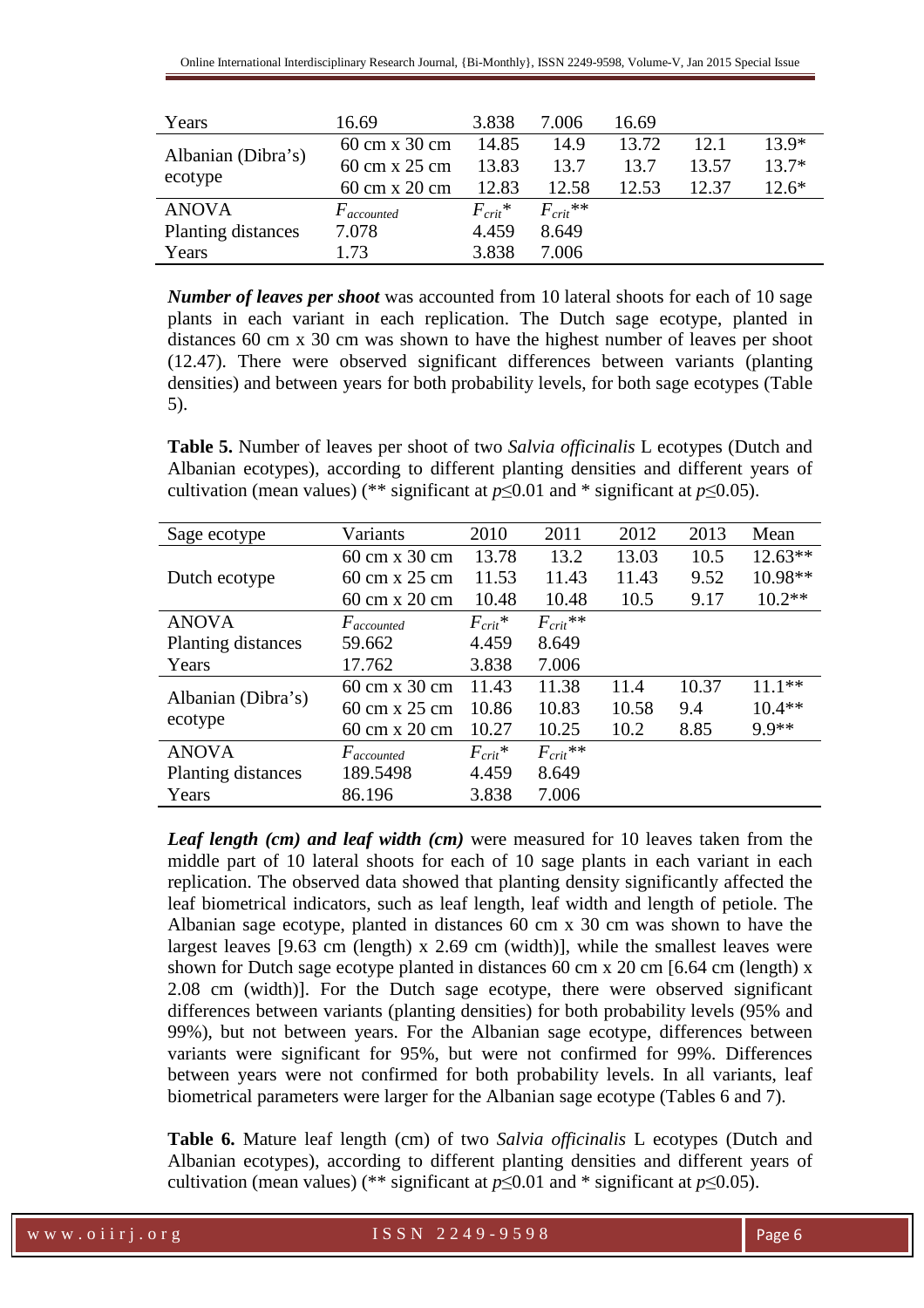| Sage ecotype       | Variants        | 2010         | 2011          | 2012 | 2013 | Mean     |
|--------------------|-----------------|--------------|---------------|------|------|----------|
|                    | 60 cm x 30 cm   | 7.82         | 7.82          | 8.0  | 7.82 | $7.87**$ |
| Dutch ecotype.     | 60 cm x $25$ cm | 7.25         | 7.3           | 7.15 | 7.32 | $7.26**$ |
|                    | 60 cm x 20 cm   | 6.57         | 6.7           | 6.7  | 6.57 | $6.64**$ |
| <b>ANOVA</b>       | $F_{accounted}$ | $F_{crit}$ * | $F_{crit}$ ** |      |      |          |
| Planting distances | 308.76          | 4.458        | 8.649         |      |      |          |
| Years              | 0.3877          | 3.837        | 7.006         |      |      |          |
| Albanian (Dibra's) | 60 cm x 30 cm   | 9.52         | 9.65          | 9.75 | 9.78 | $9.63**$ |
|                    | 60 cm x $25$ cm | 8.57         | 8.65          | 8.62 | 8.73 | $8.64**$ |
| ecotype            | 60 cm x 20 cm   | 7.6          | 7.55          | 7.62 | 7.48 | $7.56**$ |
| <b>ANOVA</b>       | $F_{accounted}$ | $F_{crit}$ * | $F_{crit}$ ** |      |      |          |
| Planting distances | 1124.99         | 4.459        | 8.649         |      |      |          |
| Years              | 0.80798         | 3.838        | 7.006         |      |      |          |

**Table 7.** Mature leaf width (cm) of two *Salvia officinalis* L ecotypes (Dutch and Albanian ecotypes), according to different planting densities and different years of cultivation (mean values) (\*\* significant at  $p \le 0.01$  and \* significant at  $p \le 0.05$ ).

| Sage ecotype       | Variants        | 2010         | 2011          | 2012 | 2013 | Mean     |
|--------------------|-----------------|--------------|---------------|------|------|----------|
|                    | 60 cm x 30 cm   | 2.48         | 2.48          | 2.48 | 2.38 | $2.46**$ |
| Dutch ecotype      | 60 cm x 25 cm   | 2.33         | 2.43          | 2.28 | 2.5  | $2.39**$ |
|                    | 60 cm x 20 cm   | 2.15         | 2.08          | 2.1  | 2.0  | $2.08**$ |
| <b>ANOVA</b>       | $F_{accounted}$ | $F_{crit}$ * | $F_{crit}$ ** |      |      |          |
| Planting distances | 35.164          | 4.459        | 8.649         |      |      |          |
| Years              | 0.1746          | 3.838        | 7.006         |      |      |          |
| Albanian (Dibra's) | 60 cm x 30 cm   | 2.83         | 2.88          | 2.95 | 2.08 | $2.69*$  |
|                    | 60 cm x 25 cm   | 2.7          | 2.6           | 2.7  | 2.6  | $2.65*$  |
| ecotype            | 60 cm x 20 cm   | 2.33         | 2.18          | 2.18 | 2.35 | $2.26*$  |
| <b>ANOVA</b>       | $F_{accounted}$ | $F_{crit}$ * | $F_{crit}$ ** |      |      |          |
| Planting distances | 5.836           | 4.459        | 8.649         |      |      |          |
| Years              | 0.785           | 3.838        | 7.006         |      |      |          |

*Length of petiole (cm) and content of the stalks in the herb (%).*The observed data showed that planting density significantly affected the length of petiole, as well as the content of the stalks in the herb for both sage ecotypes under study. Results showed that the content of the stalks in the herb for the Albanian sage ecotype was lower than the Dutch sage ecotype which confirms the highest quality of the Albanian sage. Observed results were confirmed for both probability levels (Table 8 and 9).

**Table 8.** Mature leaf length of petiole (cm) and content of stalks in the herb (%) of two *Salvia officinalis* L ecotypes (Dutch and Albanian ecotypes), according to different planting densities and different years of cultivation (mean values) (\*\* significant at  $p \le 0.01$  and \* significant at  $p \le 0.05$ ).

| Sage ecotype  | Variants                             | 2010 | 2011 |      |      | 2012 2013 Mean |
|---------------|--------------------------------------|------|------|------|------|----------------|
|               | 60 cm x 30 cm                        | 1.8  | 1.85 | 1.85 | 18   | $183**$        |
| Dutch ecotype | 60 cm x 25 cm                        | 1.5  | 1.63 | 1.68 | 1.63 | $1.61**$       |
|               | $60 \text{ cm} \times 20 \text{ cm}$ | 1.3  | 1.43 | 1.45 | 1.43 | $1.40**$       |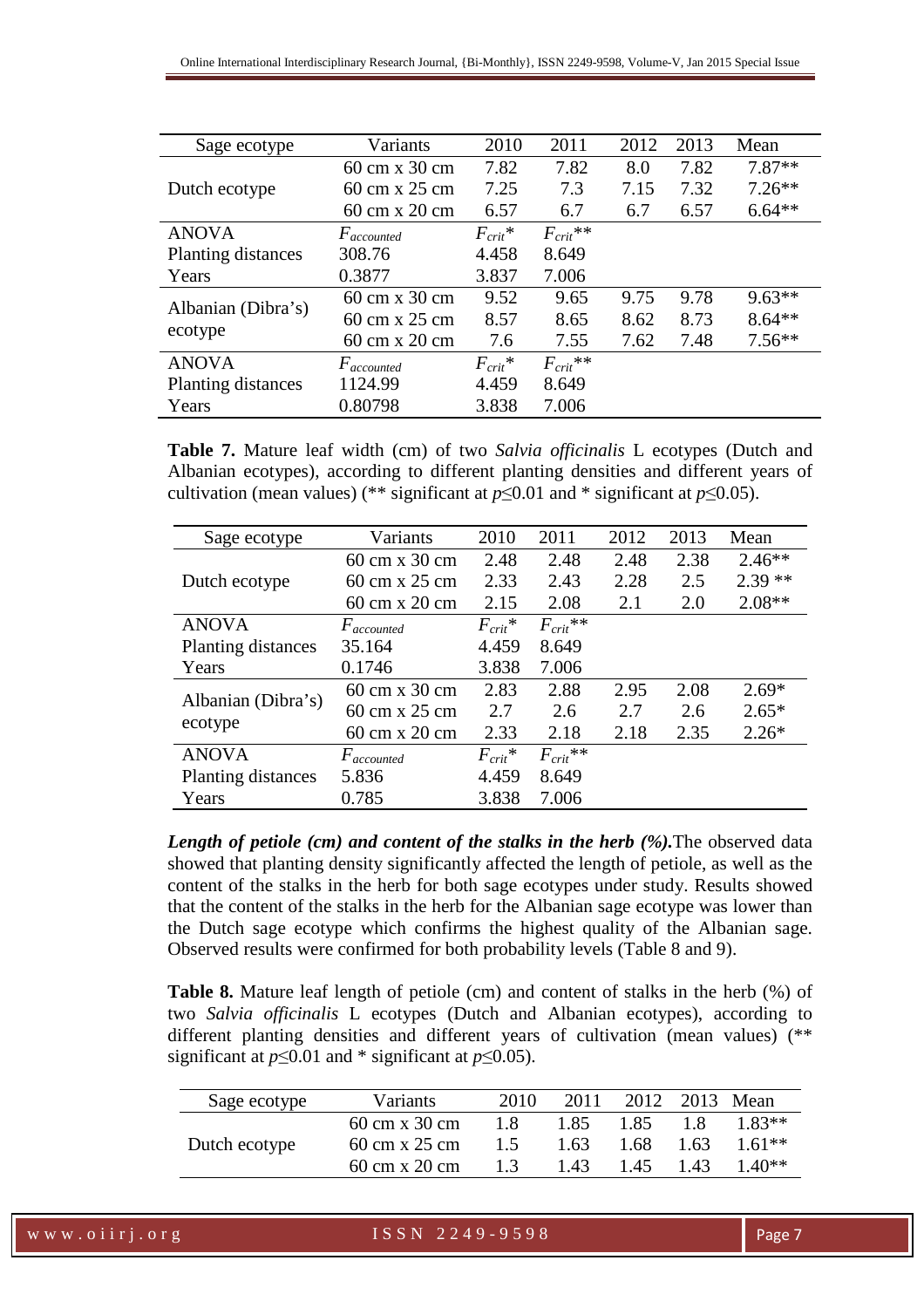| <b>ANOVA</b>       | $F_{accounted}$ | $F_{crit}$ * | $F_{crit}$ ** |      |      |          |
|--------------------|-----------------|--------------|---------------|------|------|----------|
| Planting distances | 252.0353        | 4.458        | 8.649         |      |      |          |
| Years              | 7.7624          | 3.837        | 7.006         |      |      |          |
| Albanian           | 60 cm x 30 cm   | 2.1          | 2.08          | 2.15 | 2.03 | $2.09**$ |
| (Dibra's) ecotype  | 60 cm x 25 cm   | 1.9          | 1.8           | 1.85 | 1.75 | 1.83**   |
|                    | 60 cm x 20 cm   | 1.8          | 1.63          | 1.67 | 1.58 | $1.67**$ |
| <b>ANOVA</b>       | $F_{accounted}$ | $F_{crit}$ * | $F_{crit}$ ** |      |      |          |
| Planting distances | 181.6443        | 4.459        | 8.649         |      |      |          |
| Years              | 7.3624          | 3.838        | 7.006         |      |      |          |

**Table 9.** Content of stalks in the herb (%) of two *Salvia officinalis* L ecotypes (Dutch and Albanian ecotypes), according to different planting densities and different years of cultivation (mean values) (\*\* significant at  $p \le 0.01$  and \* significant at  $p \le 0.05$ ).

| Sage ecotype       | Variants        | 2010         | 2011          | 2012  | 2013   | Mean      |
|--------------------|-----------------|--------------|---------------|-------|--------|-----------|
|                    | 60 cm x 30 cm   | 23.5         | 23.65         | 24.6  | 24.88  | $24.16**$ |
| Dutch ecotype      | 60 cm x 25 cm   | 22.5         | 22.55         | 23.35 | 23.58  | $23.00**$ |
|                    | 60 cm x 20 cm   | 21.67        | 21.77         | 22.75 | 23.475 | $22.42**$ |
| <b>ANOVA</b>       | $F_{accounted}$ | $F_{crit}$ * | $F_{crit}$ ** |       |        |           |
| Planting distances | 181.64          | 4.459        | 8.649         |       |        |           |
| Years              | 7.3624          | 3.838        | 7.006         |       |        |           |
| Albanian           | 60 cm x 30 cm   | 20.97        | 20.8          | 22.38 | 22.45  | $21.65**$ |
|                    | 60 cm x 25 cm   | 20.45        | 20.4          | 20.53 | 21.1   | $20.62**$ |
| (Dibra's) ecotype  | 60 cm x 20 cm   | 19.27        | 19.22         | 18.98 | 20.35  | 19.46**   |
| <b>ANOVA</b>       | $F_{accounted}$ | $F_{crit}$ * | $F_{crit}$ ** |       |        |           |
| Planting distances | 181.6443        | 4.459        | 8.649         |       |        |           |
| Years              | 7.3624          | 3.838        | 7.006         |       |        |           |

*Total herb yield (q ha<sup>-1</sup>).* During the first year there was applied one cut, on September 10, 2010, while during the other consecutive years, there were applied two cuts, at the full flowering stage, corresponding on June 5-15 and September 5-15, each year. The observed results showed that plants density significantly affected the first, second and total herb yield of both sage ecotypes. There was observed that plants density significantly affected the first cut, second cut and total herb yield of both *Salvia officinalis* L ecotypes, grown under Maqellara, Dibër, climate conditions. The highest yields for all variants were observed during the second and the third year of sage cultivation for both sage ecotypes. There were observed not significant differences between  $2<sup>nd</sup>$  and  $3<sup>rd</sup>$  year of cultivation for the same variant and the same ecotype. During the  $4<sup>th</sup>$  year, the total herb yield was decreased significantly (33-42%) for the all variants (planting densities) and for both ecotypes. Maximum four years mean total herb yield was observed for the variant 2 (planting distances of 60 cm x 25 cm or plants density of 6.6 sage plants per  $m^2$ ) by 21.69 q ha<sup>-1</sup> and 22.5 q ha<sup>-1</sup> for the Dutch sage ecotype and the Albanian sage ecotype, respectively (Table 10). Although the sage yield decreases after the third year, using 80-120 q ha<sup>-1</sup> limestone can be a possibility keeping the sage until the 5<sup>th</sup> year (Doda *et al.*, 2014; Gjoni, 2009).

**Table 10.** Total herb yield (q ha<sup>-1</sup>) of two *Salvia officinalis* L ecotypes (Dutch and Albanian ecotypes), according to different planting densities and different years of cultivation (mean values) (\*\* significant at  $p \le 0.01$  and \* significant at  $p \le 0.05$ ).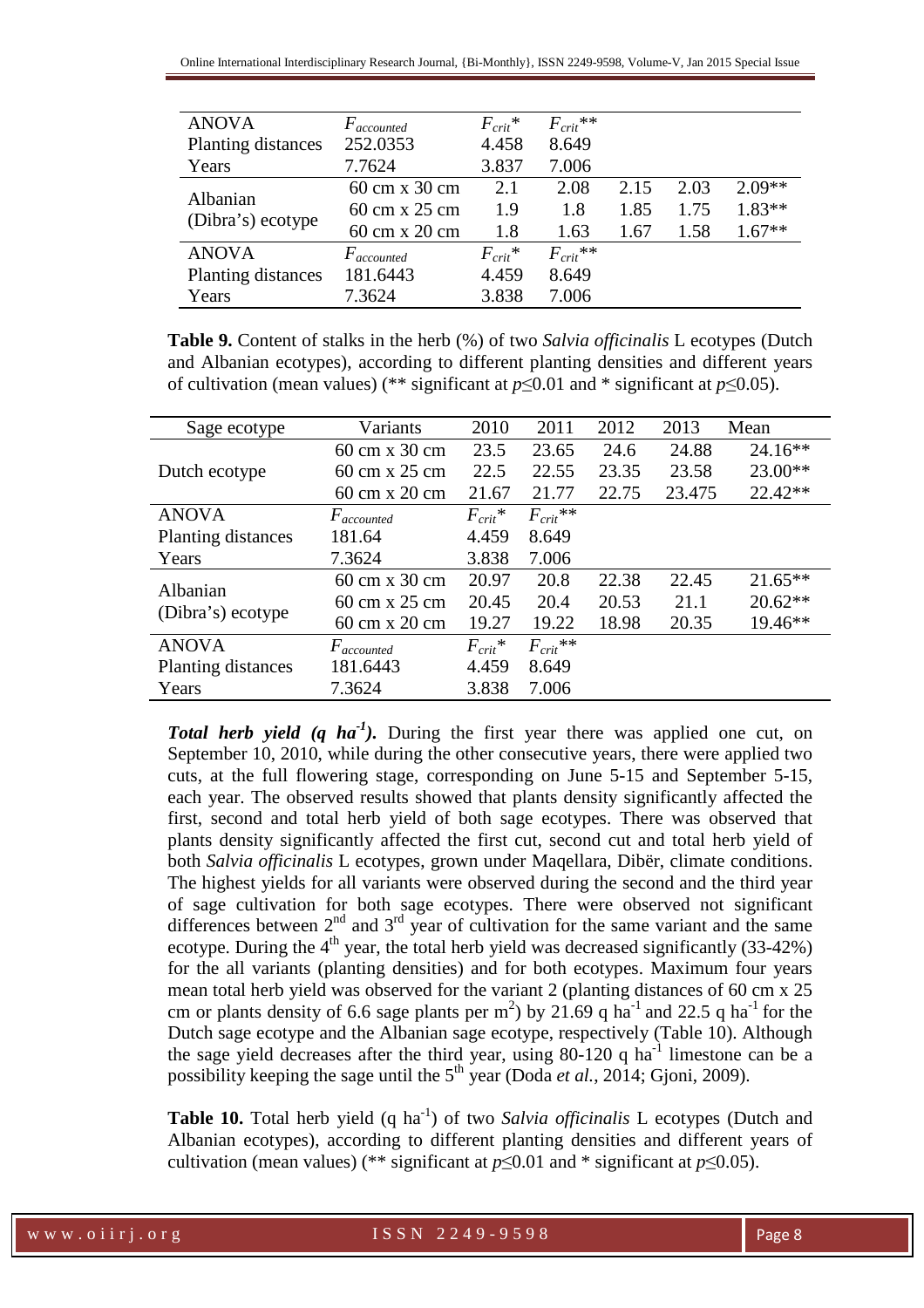| Sage ecotype       | Variants        | 2010         | 2011          | 2012  | 2013  | Mean      |
|--------------------|-----------------|--------------|---------------|-------|-------|-----------|
|                    | V <sub>1</sub>  | 13.15        | 23.83         | 24.99 | 16.71 | 19.67**   |
| Dutch ecotype      | V2              | 14.58        | 27.01         | 27.7  | 17.48 | $21.69**$ |
|                    | V3              | 13.74        | 24.73         | 25.32 | 14.6  | $19.60**$ |
| <b>ANOVA</b>       | $F_{accounted}$ | $F_{crit}$ * | $F_{crit}$ ** |       |       |           |
| Planting distances | 14.458          | 4.458        | 8.649         |       |       |           |
| Years              | 175.87          | 3.837        | 7.006         |       |       |           |
|                    | V1              | 14.33        | 24.91         | 25.85 | 14.82 | 19.98**   |
| Albanian (Dibra's) | V2              | 15.65        | 28.48         | 28.47 | 17.35 | 22.49**   |
| ecotype            | V3              | 14.6         | 26.18         | 25.8  | 12.35 | 19.73**   |
| <b>ANOVA</b>       | $F_{accounted}$ | $F_{crit}$ * | $F_{crit}$ ** |       |       |           |
| Planting distances | 15.2773         | 4.459        | 8.649         |       |       |           |
| Years              | 136.4417        | 3.838        | 7.006         |       |       |           |

Observed results showed that planting distances (plants density) did significantly affect morphological leaf indicators and herb yield of both studied sage ecotypes, the Dutch sage ecotype and the Albanian sage ecotype. The highest total herb yield and higher herb quality were achieved using planting distances 60 cm x 25 cm or 66000 sage plants ha<sup>-1</sup> (6.6 sage plants per m<sup>2</sup>), that's why we recommend it for sage grown under Maqellara, Dibër, climate conditions.

#### **CONCLUSIONS**

Planting distances significantly affected the morphological and yield indicators of studied sage (*Salvia officinalis* L) ecotypes, the Dutch sage ecotype and the Albanian sage ecotype. The highest yearly and total herb yield was obtained using the planting distances of 60 cm x 25 cm (or 66000 sage plants ha<sup>-1</sup>), with a four year mean yield of 21.7 q ha<sup>-1</sup> and 22.5 q ha<sup>-1</sup>, for the Dutch sage ecotype and for the Albanian sage ecotype, respectively. Recommended planting distances for both sage ecotypes grown in Maqellara, Dibër, climate conditions, is 60 cm x 25 cm.

### **References**

- Ahmataj, H. (1996) Cultivation of some aromatic and medicinal plants in Albania. 123 p: pp. 75-87.
- Ahmataj, H. & Çeku, K. (1988) "Cultivation of the ethero-oil and medicinal plants", 354 p: pp. 123-129.
- Albanian Research Institute for Forests and Pasture (ARIFP). (1988) Inventory of the ethero- oil and medicinal plants in Albania: pp. 20, 30, 55.
- Asllani, U. (2000) Chemical composition of the Albanian sage oil (*Salvia officinalis* L.). *J. Essent. Oil Res*. 12: pp. 79-84.
- Asllani, U. (2004) Essences of the aromatic and medicinal plants in the Albanian regions: 426 p: pp. 218-235.
- Akhondzadeh, S., Noroozian, M., Mohammadi, M., Ohadinia, S., Jamshidi, A. H., Khani, M. (2003) "*Salvia officinalis* extract in the treatment of patients with mild to moderate Alzheimer's disease: a double blind, randomized and placebo-controlled trial". *J Clin Pharm Ther* **28** (1): pp. 53–59. doi:10.1046/j.1365-2710.2003.00463.x. PMID 12605619.

Bardhi, N. (2013). "Aromatic and Medicinal Plants" (Lectures), 268 p: 73-105.

Bardhi, N., Rusinovski, I., Mero, Gj. (2001) Oil Plants (254 p): pp. 127-138.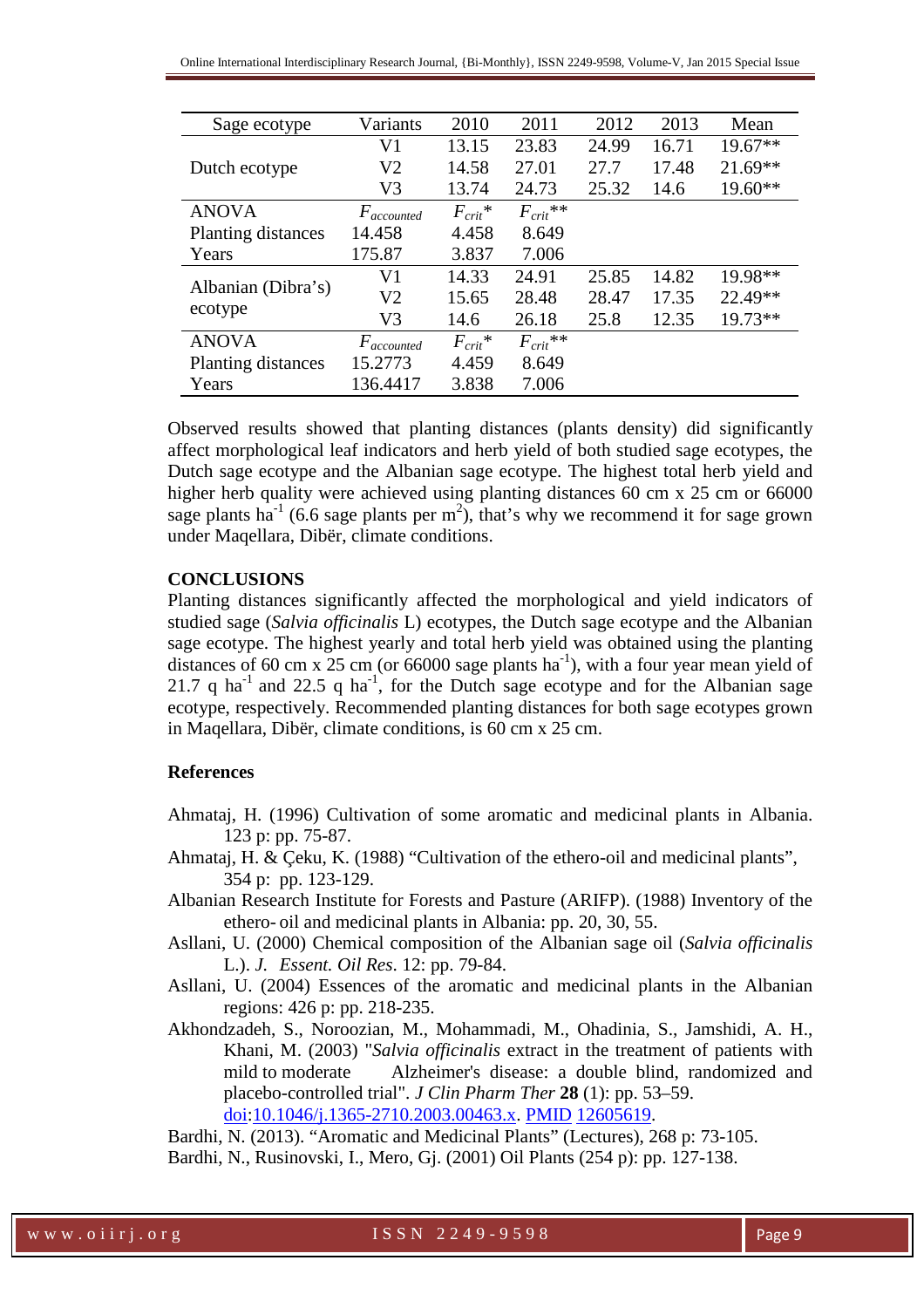- Baricevic, D., Bernath, J., Maggioni, L., Lipman, E. (2002) Report of a Working Group on Medicinal and Aromatic Plants: First Meeting, 12-14<br>September 2002, Gozd Martuljek, Slovenia. 161 p: pp.3-147. Martuljek, Slovenia. 161 p: pp.3-147.
- Clebsch, B., Barner, C. D. (2003). *The New Book of Salvias*. Timber Press: pp. 216- 220.
- Ҫeku, K. (1984) Cultivation of the aromatic and medicinal plants. 176 p: 43-58.
- Demiri, M. (1971) Excursionist Flora of Albania (735 p): pp. 335.
- Doda, Q., Bardhi, N., Teqja, Z., Mero, Gj., Kallço, I., Zeka, B. (2014). Effects of Different Limestone Rates on Yield and Yield Indicators of a Sage (*Salvia officinalis* L.) Ecotype. Online International Interdisciplinary Research Journal, {Bi-Monthly}, Volume-IV, Issue-IV, July-Aug 2014: pp. 7-16.
- Dos Santos-Neto, L. L., De Vilhena, T. M., Medeiros-Souza, P., De Souza, G. A. (2006) The Use of Herbal Medicine in Alzheimer's Disease - A Systematic Review. (Free full text). *Evidence-based complementary and alternative medicine: eCAM* **3** (4): 441– 445. doi:10.1093/ecam/nel071. PMC 1697739. PMID 17173107.
- Geneva, M. P., Stancheva, I. V., Boychinova, M. M., Mincheva, N. H., Yonova, P. A. (2010). Effects of foliar fertilization and arbuscular mycorrhizal colonization on *Salvia officinalis* L. growth, antioxidant capacity, and essential oil composition. J. Sci. Food Agric., 90: pp. 696-702. doi: 10.1002/jsfa.3871.
- Gjoni, Z. (2009) Harvesting and collection of the aromatic and medicinal plants. 112 p: pp. 75-89.
- Haska, H., Bacu, A., Marko, O. (2005) Sage characteristics and usage: 112 p.
- Hyso, M., Çobaj, P. (2005) Summary of the work done within the Assessment and Collection of Germplasm Program: pp. 25-52.
- Kintzios, S. E. (2000). *Sage: The Genus Salvia*. CRC Press: pp. 10–11.
- Kokalari, P., Sima, Z., Xinxo, P. (2007) Medicinal plants in the family. 254 p: pp. 135-159.
- Kumar, R., Sharma, S., Pathania, V. (2013). Effect of shading and plant density on growth, yield and oil composition of clary sage (*Salvia sclarea* L.) in north western Himalaya. Journal of Essential Oil Research, Vol. 25 (1): pp. 23-32.
- Kutrolli, F. (2010) Cultivation and processing of the medicinal aromatic plants. 136 p: pp. 45- 57.
- Lorraine, H. (2012) *RHS Latin for gardeners*. United Kingdom: Mitchell Beazley: p. 224.
- Marko, O., Dishnica, T. (2002) Study and preservation of the genetic material of ethero-oil and wild type plants under risk for seed and seedling production. Sc. Report: 32 p.
- Ndoja, H. (2001) Popular Medicine, ancient culture in the health service. 154 p: pp. 25-27.
- Papadhopulli, G. (1987) Medicinal and aromatic plants of Albania. 425 p: pp. 123- 137.
- Papakroni, H. (2001) Used Programs on computer (2) Excel. Teaching Student's Book, Agricultural University of Tirana, 275 p: pp. 165-175.
- Paparisto, K., Demiri, M., Mitrushi, I., Qosja, Xh. (1988) Albanian Flora, Vol. 1, Tirana, Albania: pp. 192.
- Perry, E. K., Pickering, A. T., Wang, W. W., Houghton, P., Perry, N. S. L. (2007) "Medicinal plants and Alzheimer's disease: Integrating ethnobotanical and contemporary scientific evidence". *Journal of alternative and complementary*